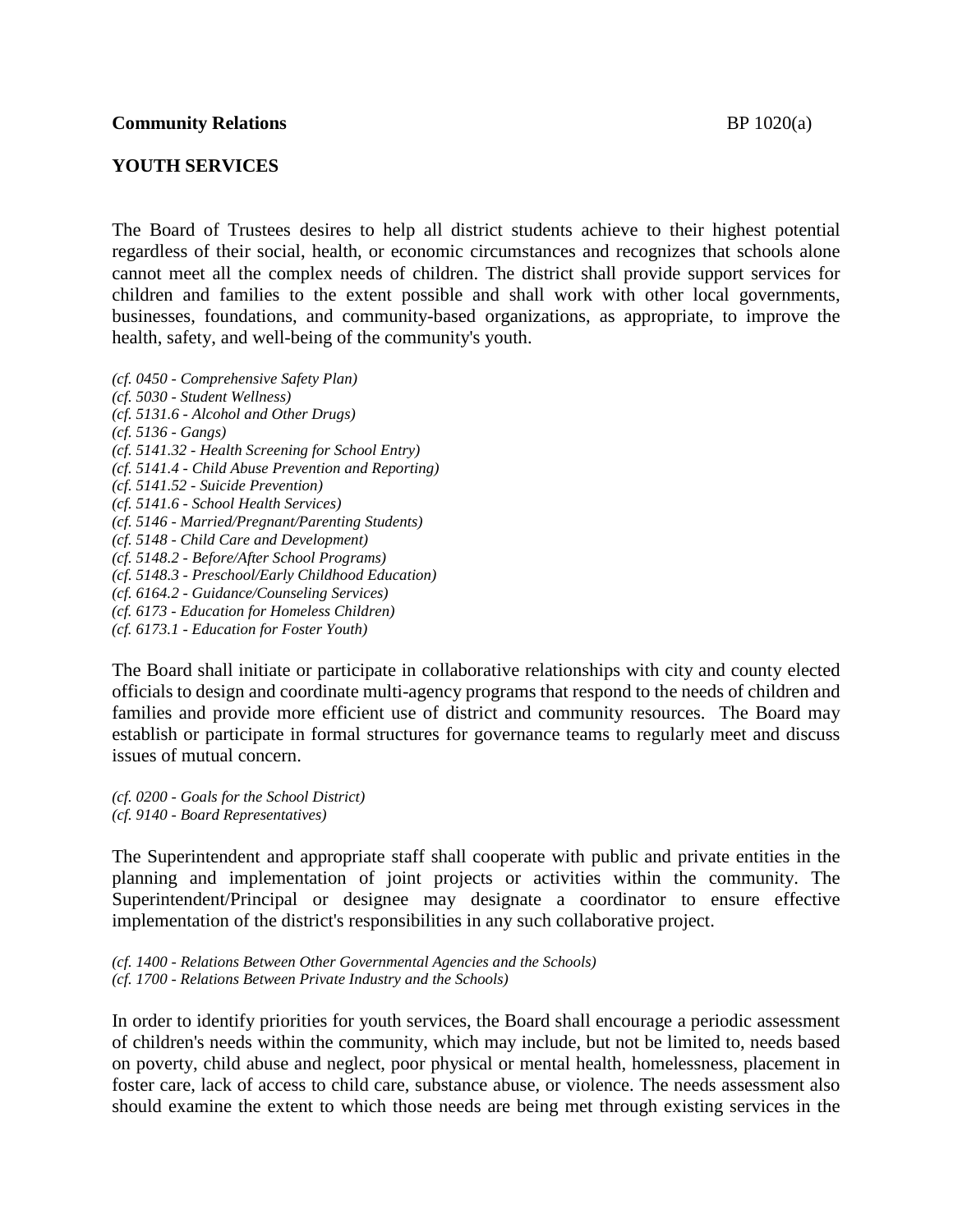district and in the community, the costs of providing those services, and any gaps, delay, or duplication of services.

#### BP 1020(b)

# **YOUTH SERVICES** (continued)

The Board shall approve the services to be offered by the district, the resources that will be allocated to support collaboration, any use of school facilities for services, and any development or joint use of facilities with other jurisdictions.

*(cf. 1330 - Use of School Facilities) (cf. 3100 - Budget)*

All agreements with other agencies to coordinate services or share resources shall be in writing. The Board may establish joint powers agreements or memorandums of understanding, when feasible, to formalize the responsibilities and liabilities of all parties in a collaborative activity.

The Superintendent/Principal or designee shall work with interagency partners to explore funding opportunities available through each agency, state and national grant programs, and/or private foundations for youth service coordination and delivery.

In order to facilitate service delivery or determination of eligibility for services, the district may share information with other appropriate agencies with parent/guardian consent and in accordance with laws pertaining to confidentiality and privacy.

*(cf. 3553 - Free and Reduced Price Meals) (cf. 5125 - Student Records)*

The Board shall receive regular reports of progress toward the identified goals of the collaborative effort. The reports may include, but not be limited to, feedback from staff and families regarding service delivery, numbers of children and families served, specific indicators of conditions of children, and indicators of system efficiency and cost effectiveness.

*(cf. 0500 - Accountability)*

The Board shall communicate with the community about the district's collaborative efforts and the conditions of children within the district. The Board may advocate for local, state, and national policies, programs, and initiatives designed to improve the conditions of children and youth.

*(cf. 1100 - Communication with the Public) (cf. 1160 - Political Processes) (cf. 9000 - Role of the Board)*

*Legal Reference: (see next page)*